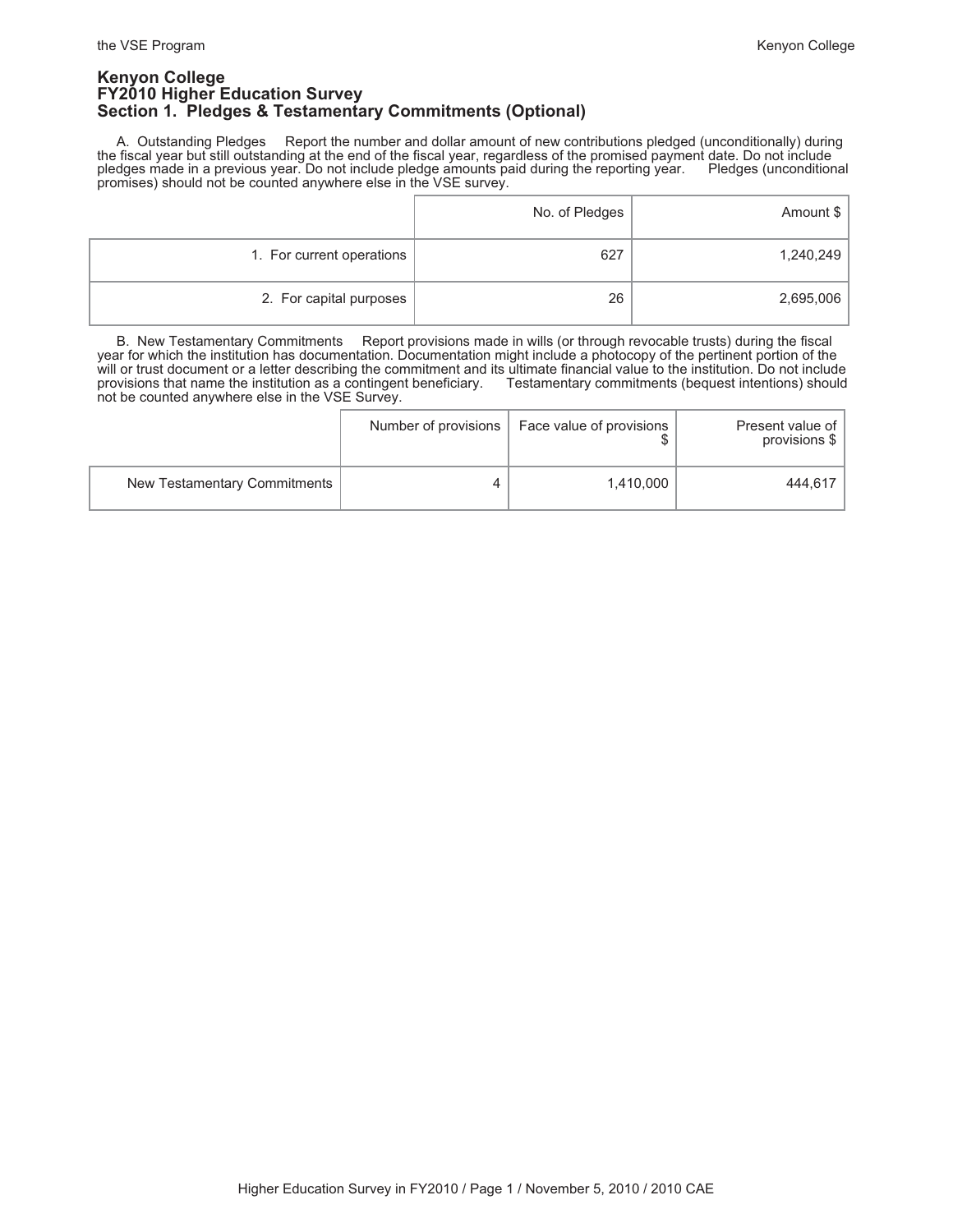### **Kenyon College FY2010 Higher Education Survey Section 2. Finances & Enrollment (Required for All Versions)**

This entire section must be filled out in order to be listed in the VSE Report and be eligible for the CASE Award Program.

ENROLLMENT Count enrollment at the beginning of the academic year being reported (i.e., fall of 2004 for the report covering the 2004-05 fiscal year). All students (except continuing education) are counted: full-time, part-time, resident, extension, non-degree. DO NOT convert part-time students to full-time equivalents. FULL-TIME EQUIVA extension, non-degree. DO NOT convert part-time students to full-time equivalents. ENROLLMENT Count the FTE enrollment figure as of the beginning of the reporting period, i.e., opening fall FTE enrollment. If the FTE figure is not available, use the formula: the sum of all full-time students plus one-third of the number<br>of part-time students (e.g., three part-time students equal one full-time student). ENDOWMENT/ of part-time students (e.g., three part-time students equal one full-time student). ENDOWMENT/LONG-TERM INVESTMENTS Include all the following: - True endowment : funds provided the institution, the principal of which is not expendable by the institution under the terms of the agreement that created the fund. - Term endowment : similar to true endowment except that all or part of the funds may be expended after a stated period or upon the occurrence of a certain event as stated in the terms governing the funds. - Quasi-endowment : funds functioning as endowment - funds given to the institution "with no strings attached" or surplus funds that have been added to the endowment fund, the<br>principal of which may be spent at the discretion of the governing board. Public institutions should incl principal of which may be spent at the discretion of the governing board.<br>endowment of the foundation and the institution. As a guideline, institutions endowment of the foundation and the institution. As a guideline, institutions should enter the amount reported on the NACUBO endowment survey. EXPENDITURES Include all expenditures for Instruction, Research, Public service EXPENDITURES Include all expenditures for Instruction, Research, Public service, Academic support, Student services, Institutional support, Scholarships and fellowships, and Operation and maintenance of physical plant. Exclude Auxiliary Enterprises, Hospital Services, and Independent operations. Public institutions should enter the combined expenditures for the foundation and the institution.

|                                      | FY2009      | FY2010      |
|--------------------------------------|-------------|-------------|
| 1. Enrollment - total headcount      | 1,633       | 1,632       |
| 2. Enrollment - full-time equivalent | 1,625.9     | 1,624.3     |
| 3. Endowment market value \$         | 151,055,850 | 158,752,274 |
| 4. Expenditures \$                   | 67,728,232  | 67,321,785  |

Notes on Endowment and Expenditures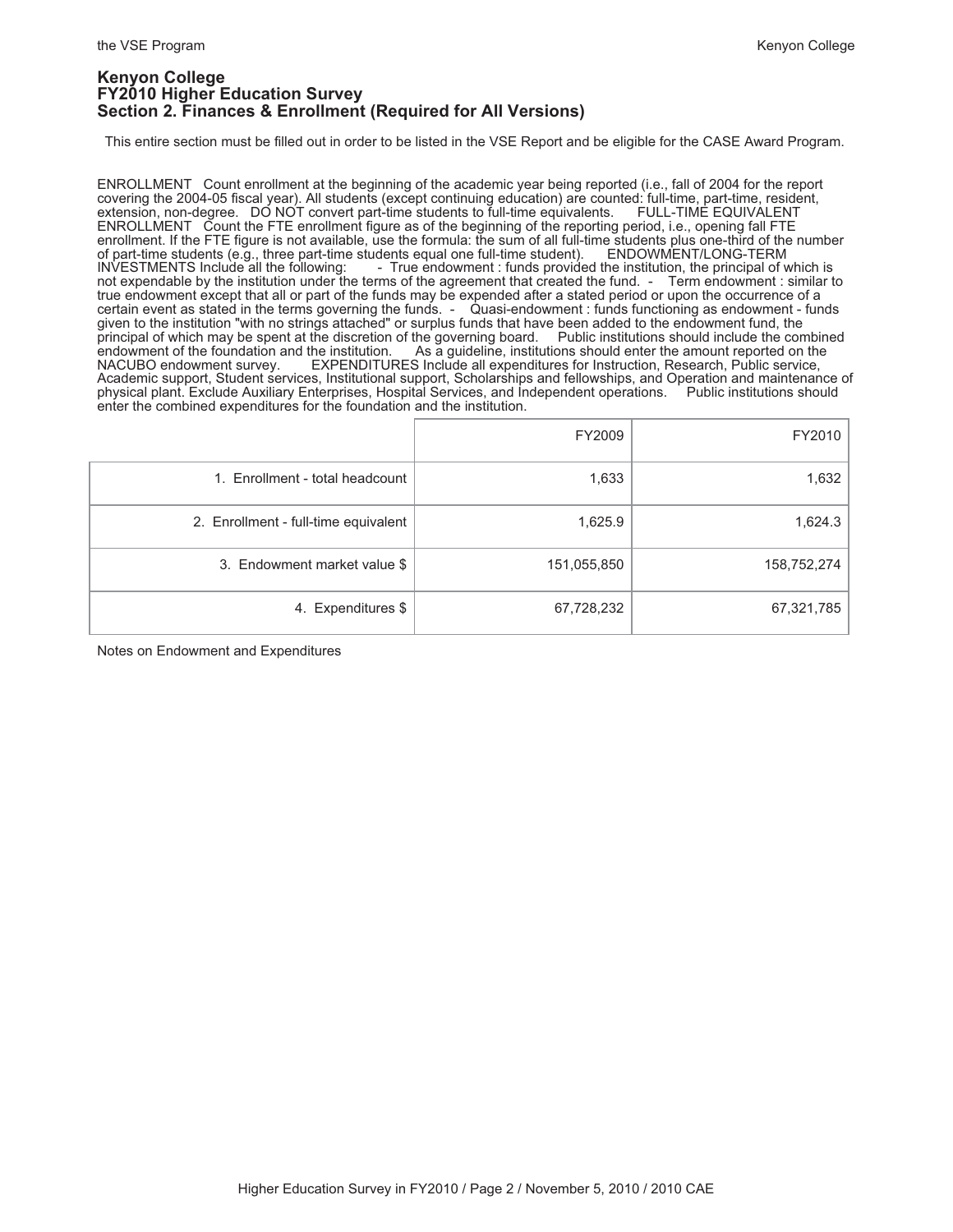# Kenyon College

# Kenyon College<br>FY2010 Higher Education Survey<br>Section 3a. Outright Giving: Current Operations ( Full option) **Section 3a. Outright Giving: Current Operations ( Full option) FY2010 Higher Education Survey Kenyon College**

DO NOT INCLUDE DEFERRED GIFTS IN THIS SECTION. There are three options for completing Section 3: Full, Partial, and Minimal. All forms of the survey count as full<br>participation in the program. So, complete the version wher DO NOT INCLUDE DEFERRED GIFTS IN THIS SECTION. There are three options for completing Section 3: Full, Partial, and Minimal. All forms of the survey count as full participation in the program. So, complete the version where the level of detail corresponds to the level of detail in your records. You might also want to do a shorter version because of time contraints. Please enter 0 where no gift income was received for a particular cell. Every cell below should have a number in it when you are finished.

| I. TOTAL                      | 4,368,187       | 821,100                         | 181,480                            | 5,000       | 10,000                           | 1,200      | 2,200                             | 602,547                     | 44,820       | 1,854,242            | 3,522,589                          | 7,890,776                                   |
|-------------------------------|-----------------|---------------------------------|------------------------------------|-------------|----------------------------------|------------|-----------------------------------|-----------------------------|--------------|----------------------|------------------------------------|---------------------------------------------|
| H. Other<br>Organizations     | 214,021         | 31,000                          | 64,699                             | 5,000       | 10,000                           |            |                                   | 1,000                       | 5,100        | 602,051              | 718,850                            | 932,871                                     |
| Fundraising<br>- Consortia    | 28,500          |                                 |                                    |             |                                  |            |                                   | 41,884                      |              |                      | 41,884                             | 70,384                                      |
| F. Religious<br>Organizations | 5               |                                 |                                    |             |                                  |            |                                   | 1,113                       |              |                      | 1,113                              | 1,118                                       |
| E.<br>Corporations            | 271,817         | 300                             |                                    |             |                                  |            | 2,000                             |                             | 1,150        | 44,645               | 48,095                             | 319,912                                     |
| Foundations                   | 605,777         | 778,500                         | 116,781                            |             |                                  |            |                                   | 110,000                     |              | 806,363              | 1,811,644                          | 2,417,421                                   |
| C. Other<br>Individuals       | 42,344          | 9,000                           |                                    |             |                                  |            |                                   | 445,000                     | 3,325        | 62,891               | 520,216                            | 562,560                                     |
| <b>B.</b> Parents             | 803,616         |                                 |                                    |             |                                  | 100        |                                   | 3,500                       | 25,949       | 107,930              | 137,479                            | 941,095                                     |
| A. Alumni                     | 2,402,107       | 2,300                           |                                    |             |                                  | 1,100      | 200                               | 50                          | 9,296        | 230,362              | 243,308                            | 2,645,415                                   |
|                               | 1. Unrestricted | Restricted 2.<br>Academic Divs. | 3. Faculty & Staff<br>Compensation | 4. Research | 5. Public Service &<br>Extension | 6. Library | of Plant<br>7. Operation & Maint. | Aid<br>8. Student Financial | 9. Athletics | 10. Other Restricted | 11. Total Restricted<br>$(2 - 10)$ | 12. Total Outright for<br>Curr. Ops. (1&11) |
|                               |                 |                                 |                                    |             |                                  |            |                                   |                             |              |                      |                                    |                                             |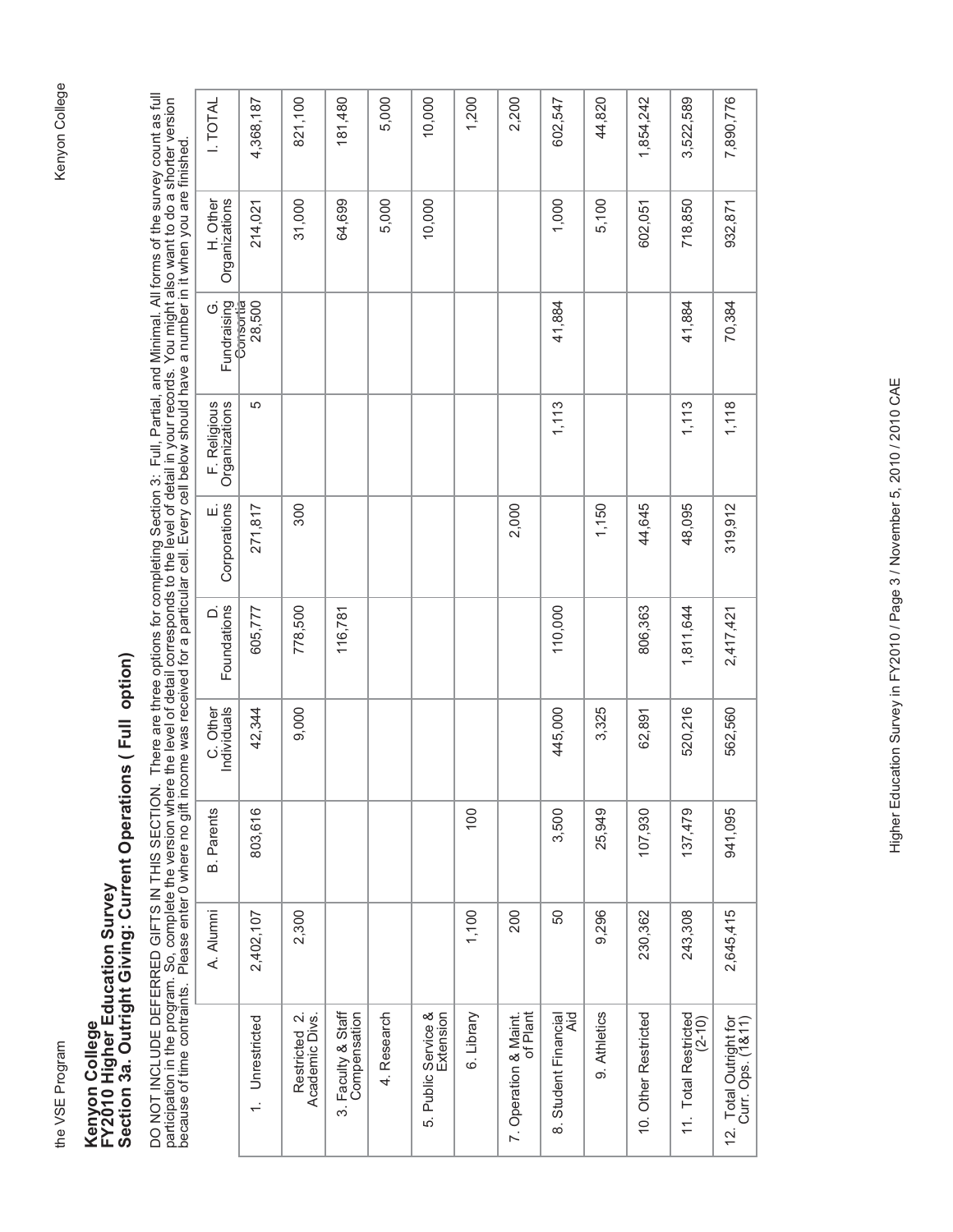# Kenyon College the VSE Program Kenyon College

# Kenyon College<br>FY2010 Higher Education Survey<br>Section 3b. Outright Giving: Capital Purposes **Section 3b. Outright Giving: Capital Purposes FY2010 Higher Education Survey Kenyon College**

DO NOT INCLUDE DEFERRED GIFTS IN THIS SECTION.<br>number in it when you are finished! number in it when you are finished!

Please enter 0 where no gift income was received for a particular cell. Every cell below should have a DO NOT INCLUDE DEFERRED GIFTS IN THIS ARRED GIFTS IN THIS SECTION. Please enter 0 where no gift income was received for a particular cell. Every cell below should have a

| <b>I. TOTAL</b>                                    | 8,493,132                       | 10,925                         | 6,162,218                    | 1,213,150     | 15,879,425                                |
|----------------------------------------------------|---------------------------------|--------------------------------|------------------------------|---------------|-------------------------------------------|
| H. Other<br>Fundraising Organizations<br>Consortia | 43,500                          | 700                            | 26,350                       |               | 70,550                                    |
| $\dot{\circ}$                                      |                                 |                                |                              |               |                                           |
| E. F. Religious<br>Corporations Organizations      | 0                               |                                |                              |               | 0                                         |
| $\frac{1}{2}$                                      | 337,801                         | 175                            | 47,005                       |               | 384,981                                   |
| Foundations                                        | 1,930,432                       |                                | 2,665,538                    |               | 4,595,970                                 |
| C. Other<br>Individuals                            | 1,000                           |                                | 1,552,261                    | 1,213,150     | 2,766,411                                 |
| <b>B.</b> Parents                                  | 201,006                         | 300                            | 348,896                      |               | 550,202                                   |
| A. Alumni                                          | 5,979,393                       | 9,750                          | 1,522,168                    |               | 7,511,311                                 |
|                                                    | 1. Prop., Build.<br>& Equipment | 2. Endowment -<br>Unrestricted | 3. Endowment -<br>Restricted | 4. Loan Funds | 5. Total Outright for<br>Capital Purposes |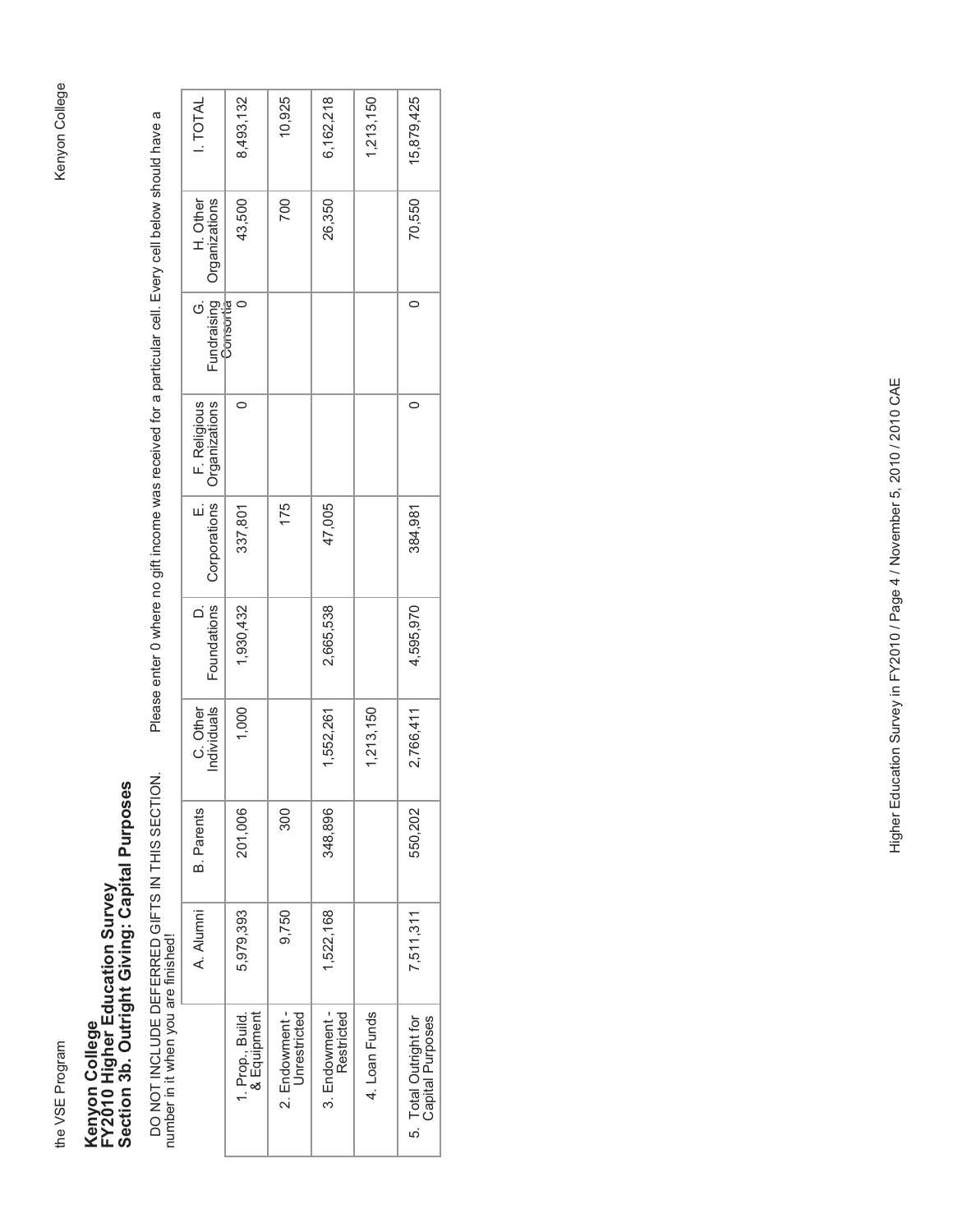# Kenyon College the VSE Program Kenyon College

## Kenyon College<br>FY2010 Higher Education Survey<br>Section 3c. Deferred Giving **FY2010 Higher Education Survey Section 3c. Deferred Giving Kenyon College**

Please report both Face Value (FV) and Present Value (PV). The Present Value for VSE purposes is defined as the tax deduction to the donor as allowed by the IRS. You<br>must report both. If you find your records do not contai added to them this year. You do not report REALIZED deferred gifts anywhere on this survey. They are reported only when established. Also, do not put pledges or bequest Please report both Face Value (FV) and Present Value (PV). The Present Value for VSE purposes is defined as the tax deduction to the donor as allowed by the IRS. You intentions in this section. You can record them in section 1 if you want to keep a record. Please enter 0 where no gift income was received for a particular cell. Every cell present value figures. There is a deferred gift calculator at www.cae.org/vse. This section is only for NEWLY established deferred gifts or gifts that had funds must report both. If you find your records do not contain both figures, please contact VSE Support and request help. The survey cannot be accepted without face and below should have a number in it when you are finished.

|                  | 26,506     | 50,000  |
|------------------|------------|---------|
| 15,686<br>50,000 | ∞<br>41,41 | 133,312 |
|                  |            |         |
| 175,000          |            |         |
| 250,000          | $\circ$    |         |
|                  |            |         |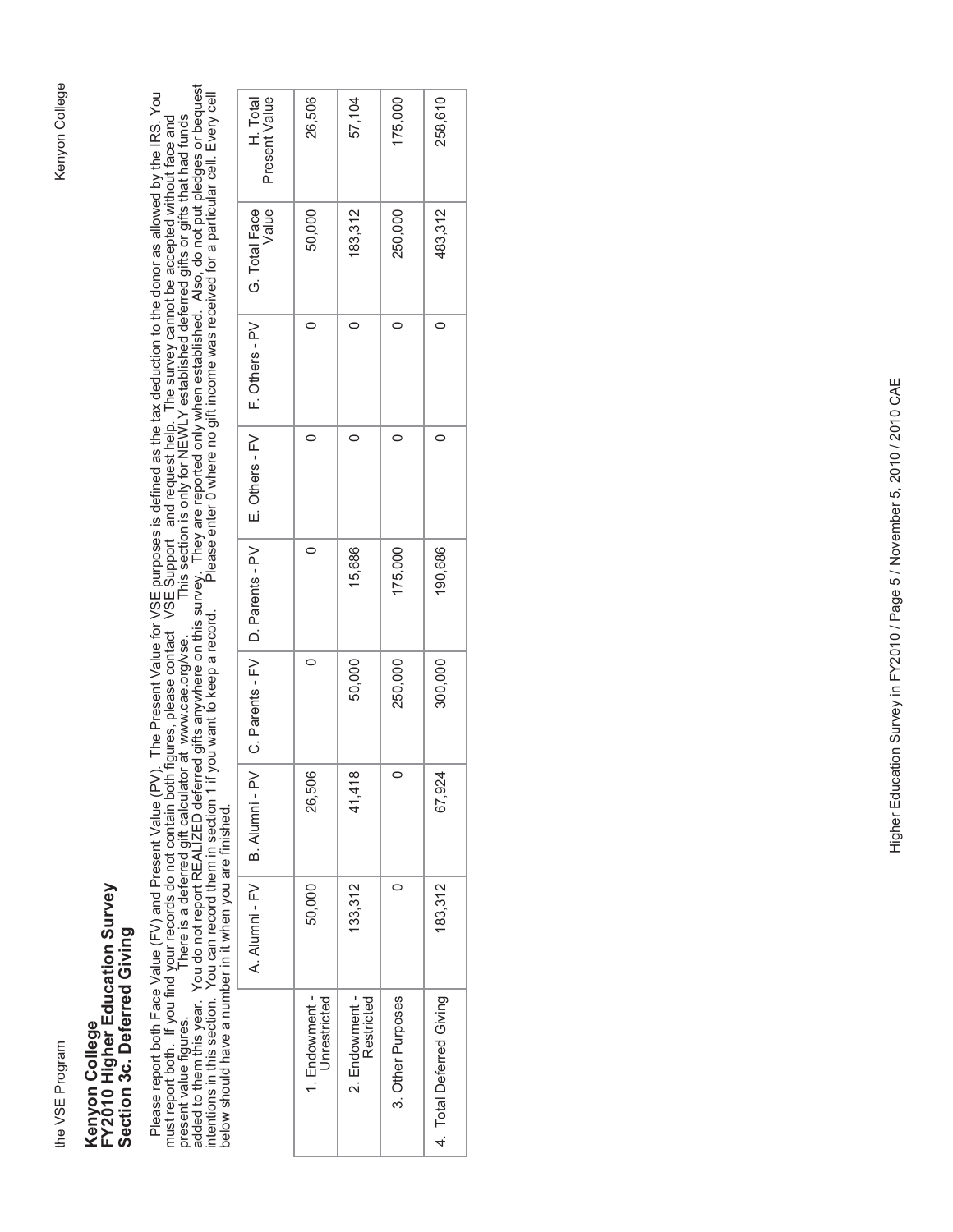the VSE Program

## Kenyon College<br>FY2010 Higher Education Survey<br>Section 3d. Gift Income Summary **Section 3d. Gift Income Summary FY2010 Higher Education Survey Kenyon College**

This summary pulls together total rows from Section 3.a, 3.b, and 3.c. When you enter the data online, this section is filled in automatically. There is no data entry required. This summary pulls together total rows from Section 3.a, 3.b, and 3.c. When you enter the data online, this section is filled in automatically. There is no data entry required.

| I. GRAND<br>TOTAL              | 7,890,776                                          | 15,879,425                                | 258,610                               | 24,028,811                            | 483,312                                | 24,253,513                |
|--------------------------------|----------------------------------------------------|-------------------------------------------|---------------------------------------|---------------------------------------|----------------------------------------|---------------------------|
| H. Other<br>Organizations      | 932,871                                            | 70,550                                    |                                       | 1,003,421                             |                                        |                           |
| G.<br>Fundraising<br>Consortia | 70,384                                             | $\circ$                                   |                                       | 70,384                                |                                        |                           |
| F. Religious<br>Organizations  | 1,118                                              | O                                         |                                       | 1,118                                 |                                        |                           |
| E.<br>Corporations             | 319,912                                            | 384,981                                   |                                       | 704,893                               |                                        |                           |
| Foundations                    | 2,417,421                                          | 4,595,970                                 |                                       | 7,013,391                             |                                        |                           |
| C. Other<br>Individuals        | 562,560                                            | 2,766,411                                 | 0                                     | 3,328,971                             | 0                                      | 3,328,971                 |
| <b>B.</b> Parents              | 941,095                                            | 550,202                                   | 190,686                               | 1,681,983                             | 300,000                                | 1,791,297                 |
| A. Alumni                      | 2,645,415                                          | 7,511,311                                 | 67,924                                | 10,224,650                            | 183,312                                | 10,340,038                |
|                                | 1. Total Outright for<br><b>Current Operations</b> | 2. Total Outright for<br>Capital Purposes | 3. Total Deferred at<br>Present Value | Official Total Using<br>Present Value | <b>Total Deferred at</b><br>Face Value | Total Using Face<br>Value |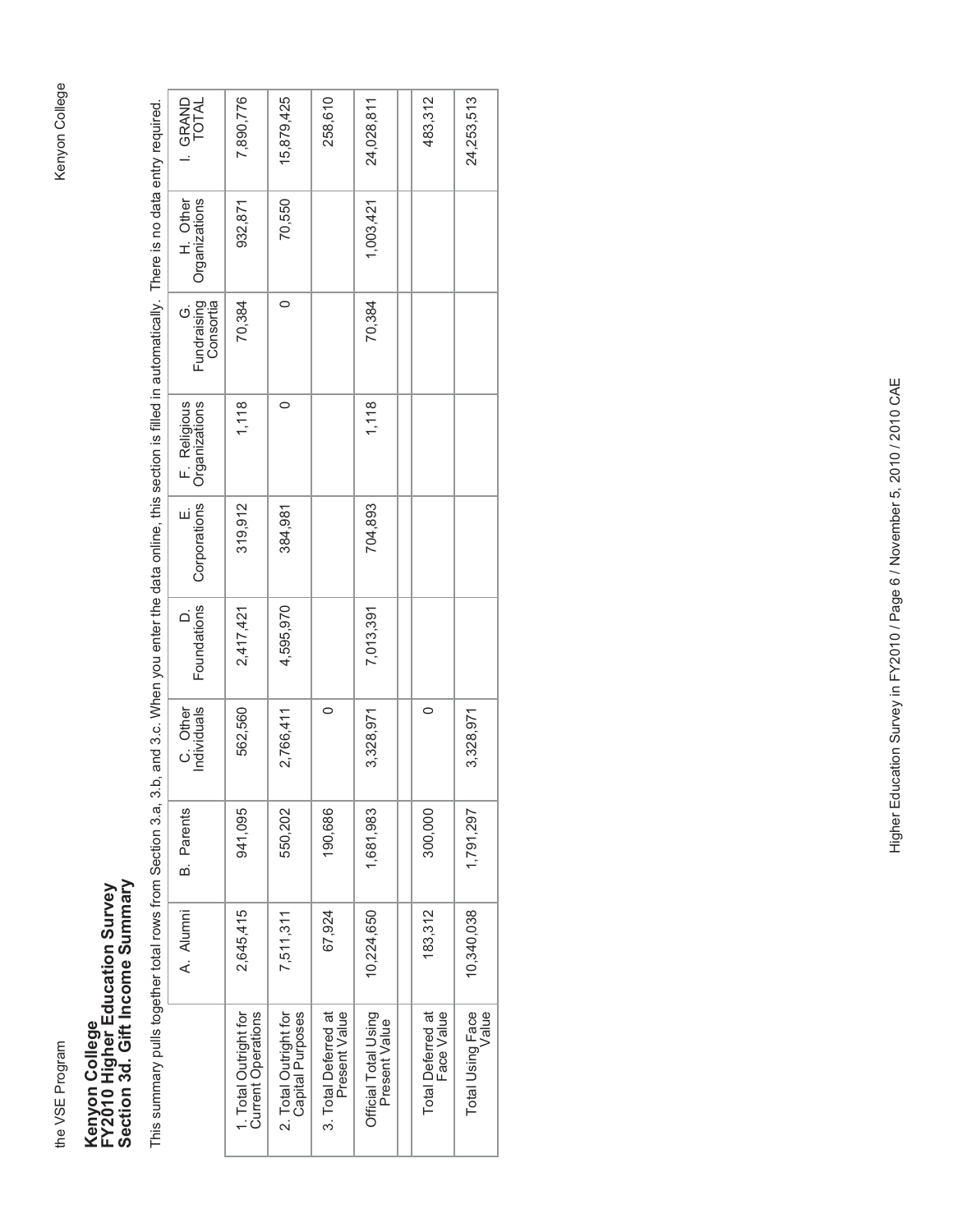### **Kenyon College FY2010 Higher Education Survey Section 4a. Additional Details on Section 3 - Individuals**

1. Contributions from Individuals A. Contributions from Individuals for All Purposes Alumni Total - REQUIRED

|                                                                     | No. of Record | No. Solicited | No. Donors | Amount \$  |
|---------------------------------------------------------------------|---------------|---------------|------------|------------|
| 1a. Alumni undergraduate<br>degree or diploma holders               | 15,356        | 14,337        | 5,910      | 10,109,175 |
| 1b. Alumni graduate only<br>degree or diploma holders               |               |               |            |            |
| 1c. Alumni without a degree<br>or diploma                           | 937           | 803           | 196        | 115,475    |
| 1d. Enter Totals here ONLY<br>if you have left 1a-1c above<br>blank |               |               |            |            |
| 1e. Alumni Total                                                    | 16,293        | 15,140        | 6,106      | 10,224,650 |
|                                                                     | No. of Record | No. Solicited | No. Donors | Amount \$  |
| 2. Parents                                                          | 7,181         | 6,866         | 1,995      | 1,681,983  |
|                                                                     | No. of Record | No. Solicited | No. Donors | Amount \$  |
| 3. Faculty and Staff                                                | 333           | 333           | 94         | 24,892     |
| 4. Students                                                         | 1,618         | $\mathbf{0}$  | 3          | 35         |
| 5. All Others not counted in<br>$1 - 4$                             | 1,150         | 1,121         | 254        | 3,304,044  |
| Dollar Total of rows 3-5 above                                      |               |               |            | 3,328,971  |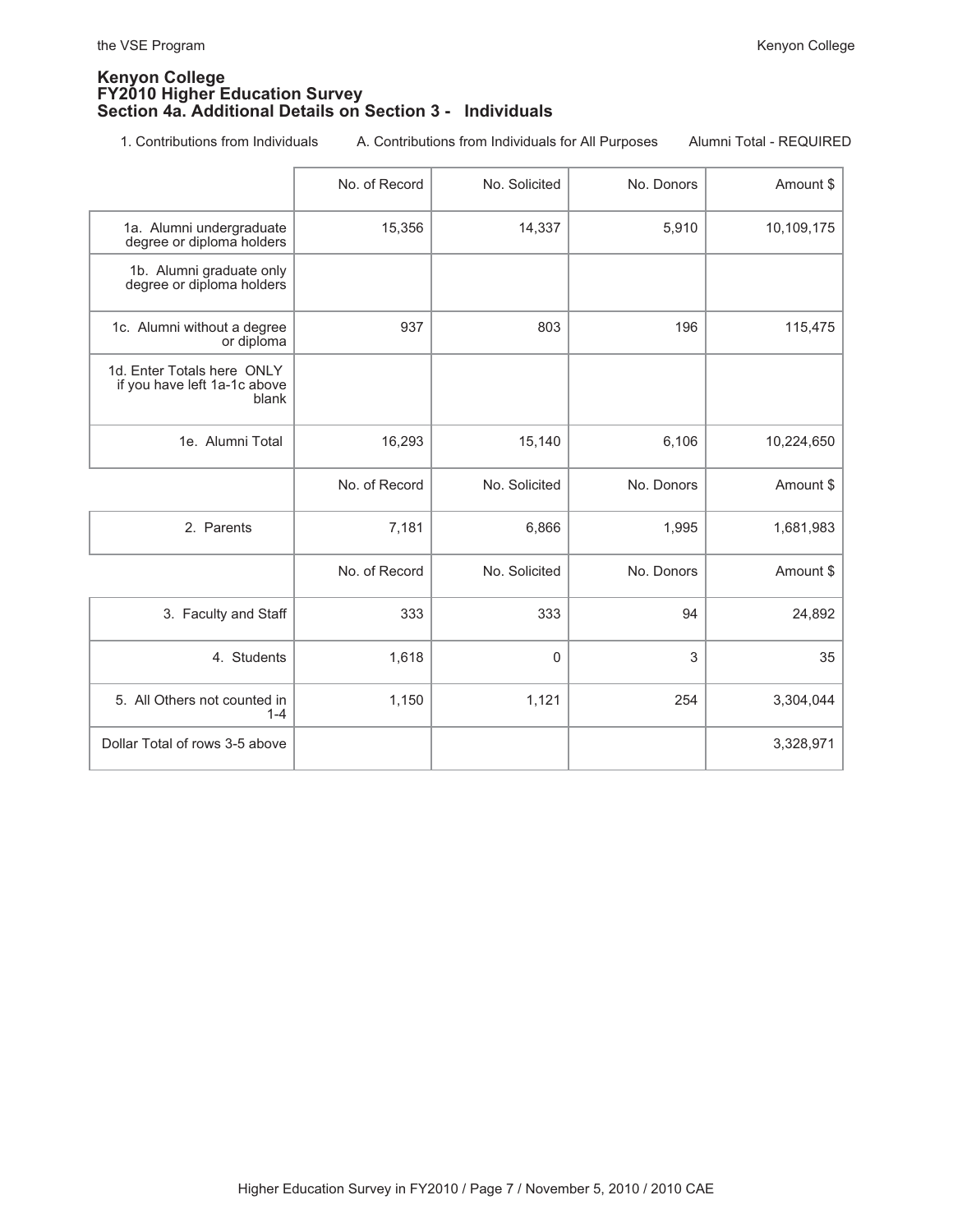B. Contributions from Individuals for Current Operations Only

|                                                                  | No. Solicited | No. Donors | Amount \$ |
|------------------------------------------------------------------|---------------|------------|-----------|
| 1a. Alumni undergraduate degree or<br>diploma holders            | 14,337        | 5,851      | 2,563,253 |
| 1b. Alumni graduate degree or<br>diploma holders                 |               |            |           |
| 1c. Alumni without a degree or<br>diploma                        | 803           | 192        | 82,162    |
| 1d. Enter Totals here ONLY if you<br>have left 1a-1c above blank |               |            |           |
| 1e. Alumni Curr. Ops. Total                                      | 15,140        | 6,043      | 2,645,415 |
|                                                                  | No. Solicited | No. Donors | Amount \$ |
| 2. Parents                                                       | 6,881         | 1,976      | 941,095   |
|                                                                  | No. Solicited | No. Donors | Amount \$ |
| 3. Faculty and Staff                                             | 333           | 92         | 20,692    |
| 4. Students                                                      | 1,618         | 3          | 35        |
| 5. All others not counted in 1-4 above                           | 1,121         | 233        | 541,833   |
| Dollar Total of rows 3-5 above                                   |               |            | 562,560   |

 C. Bequests - REQUIRED Include realized bequests, not bequest intentions, which are reported in section 1. Make sure the bequests listed below are also reported in section 3A and/or 3B.

|                                                                       | No. of Donors | Amount $\frac{1}{2}$ |
|-----------------------------------------------------------------------|---------------|----------------------|
| 1. Bequests for Current Operations                                    |               | 10,000               |
| 2. Bequests for Capital Purposes                                      | 10            | 3,082,209            |
| 3. Enter Totals here ONLY if you have left lines 1<br>& 2 above blank |               |                      |
| 4. Total Bequests                                                     | 11            | 3,092,209            |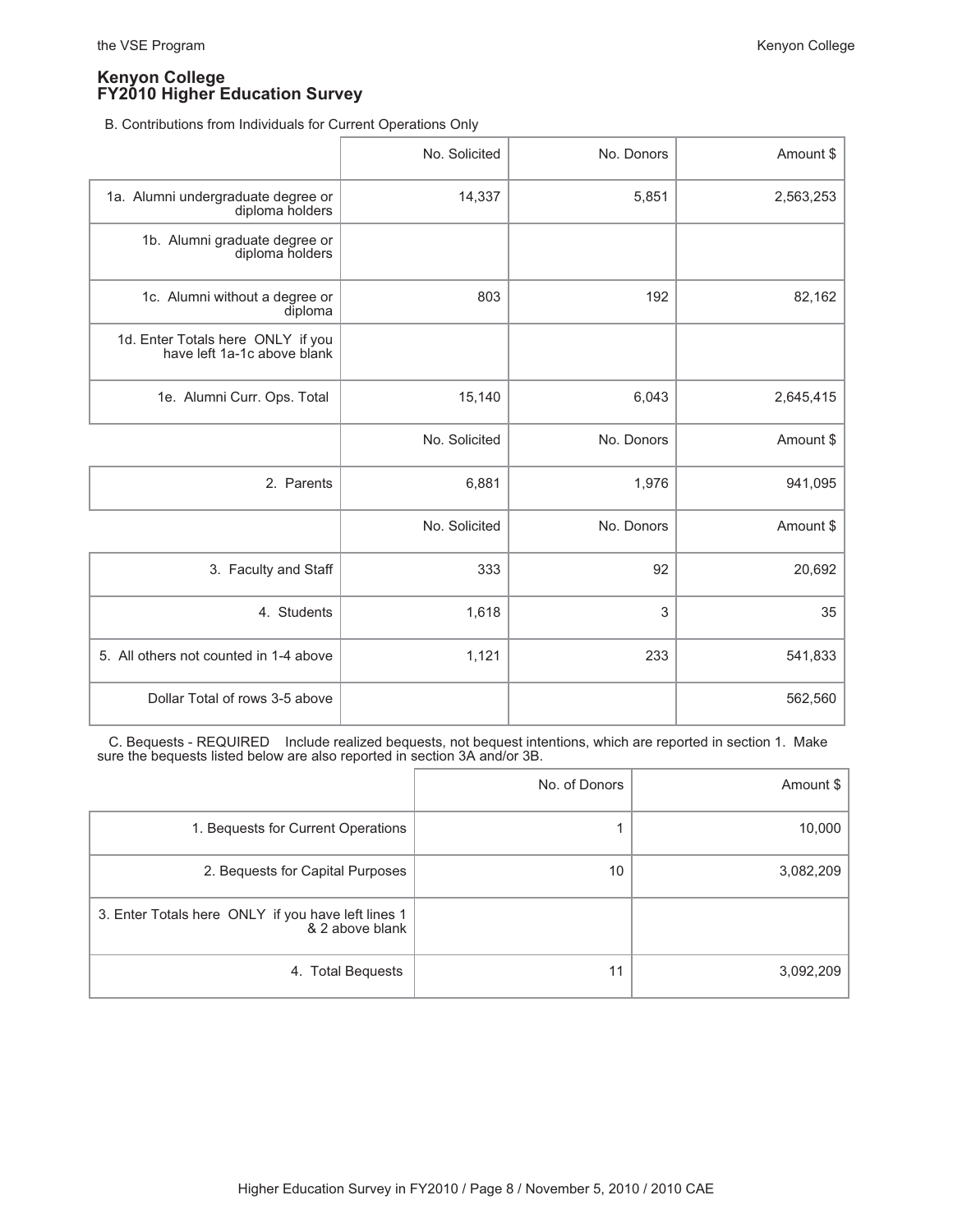D. Three Largest Donor Totals from Individuals - REQUIRED. If any of these gifts are deferred gifts, use PRESENT value, not face value.

|                                             | Largest \$ | 2nd Largest \$ | 3rd Largest \$ |
|---------------------------------------------|------------|----------------|----------------|
| 1. From living individuals                  | 4,999,577  | 445,000        | 241,956        |
| 2. Through estate settlements<br>(bequests) | 2,426,300  | 300,000        | 215,597        |

 E. Direct Governing Board Giving for All Purposes Include current, emeritus and honorary board members. On row 1 include only gifts that receive legal/hard credit. NEW! Gifts that receive soft credit may be reported on row 2. Remember to report under the dollar amount, the sum of outright gifts plus deferred gifts at PRESENT (discounted) value. You should count trustees in this section even though you previously counted them as alumni, parents, or other individuals. And soft-credit gifts would still be counted even though they are also counted under the type of organization

that provided the direct gift. Do not enter zero to indicate you are skipping the question! Just leave the question blank if you're not answering. It is very unlikely that zero is a valid answer to this question.

|                                 | No. of Donors | Amount \$ |
|---------------------------------|---------------|-----------|
| 1. Governing Board Giving       | 47            | 1,291,174 |
| 2. Additional Soft-Credit Gifts | 19            | 3,863,354 |

 F. Deferred Giving - REQUIRED Number of gifts (Charitable Remainder Trusts, Pooled Income Funds, Gift Annuities, and the like) whose dollar amount is reflected in Section 3.C.

|                 | Number established or added to during  <br>reporting period |
|-----------------|-------------------------------------------------------------|
| Deferred Giving |                                                             |

G. Appreciated Property Giving

|                                                                     | No. of Gifts | Amount \$ |
|---------------------------------------------------------------------|--------------|-----------|
| 1. Securities                                                       | 102          | 4,785,301 |
| 2. Real estate                                                      |              |           |
| 3. Other real property                                              | 24           | 2,664     |
| 4. Enter Totals here ONLY if you have left lines<br>1-3 above blank |              |           |
| 5. Total Apprec. Prop.                                              | 126          | 4,787,965 |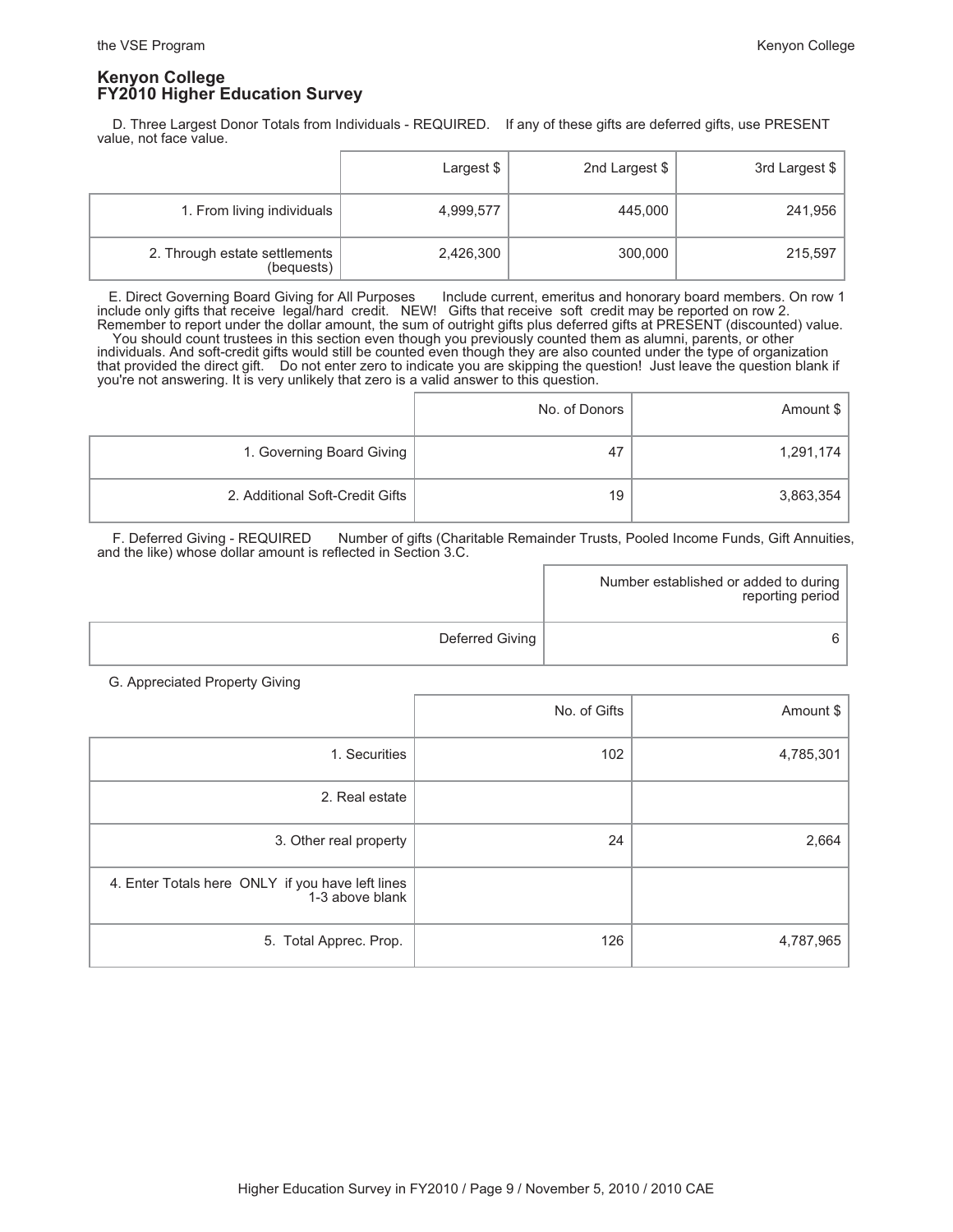H. Personal Giving Additional Details Some personal gifts are dispensed through organizations and therefore are not reflected as personal giving data on this survey. Please report below personal gifts that are officially counted as coming from organizations elsewhere on this survey. The amount from family foundations will appear in section 4b and should not be entered here.

|                                                 | No. of Donors | Amount \$ |
|-------------------------------------------------|---------------|-----------|
| Donor-Advised Funds                             | 85            | 874,060   |
| <b>Businesses</b>                               | 93            | 378,250   |
| Other Organizations (Including Federated Funds) | 8             | 27,066    |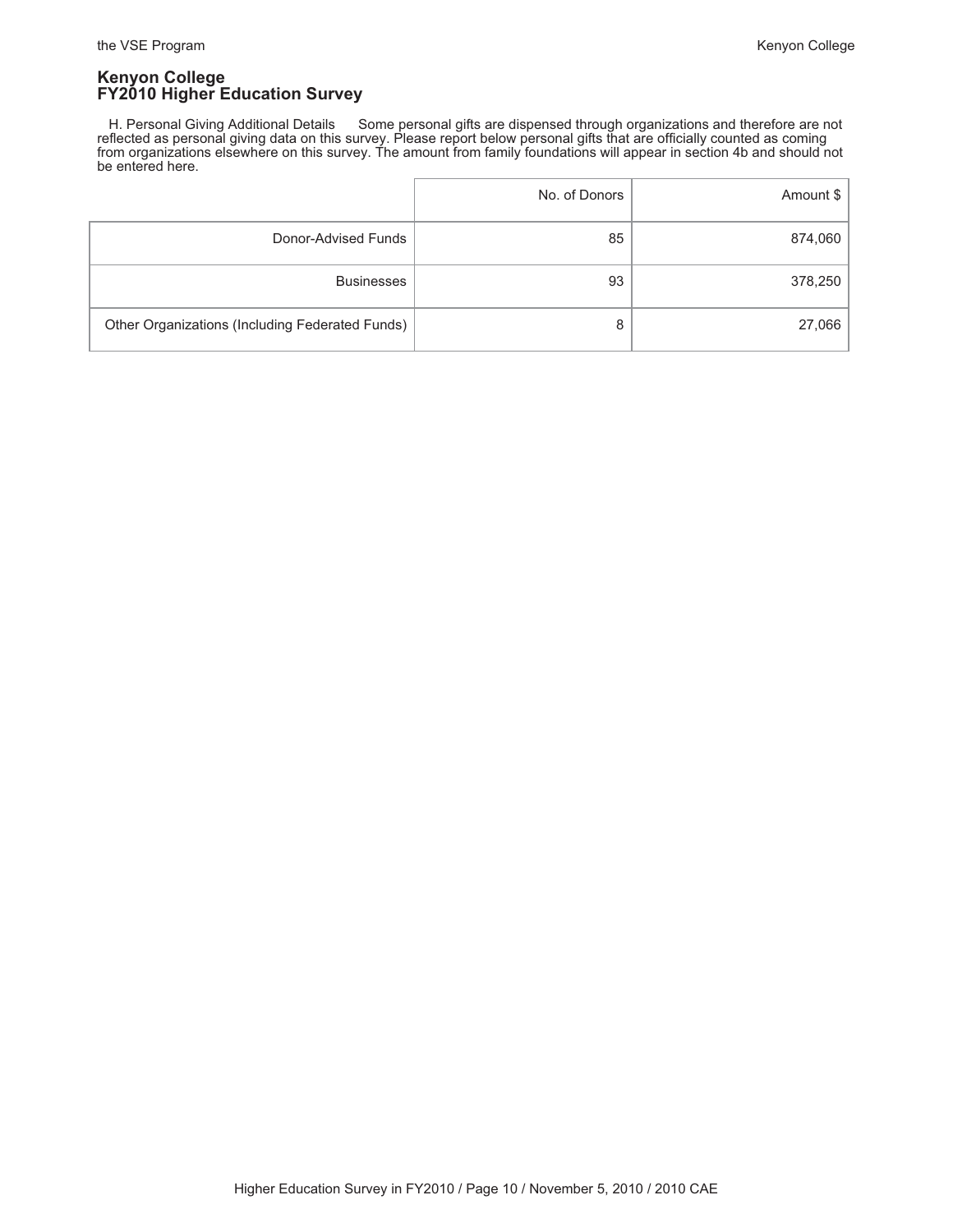### **Kenyon College FY2010 Higher Education Survey Section 4b. Additional Details on Section 3 - Organizations & Other**

2. Contributions from Organizations A. Foundations

|                                                         | No. of Donors | Amount \$ |
|---------------------------------------------------------|---------------|-----------|
| 1. Personal and Family                                  | 103           | 5,098,273 |
| 2. Other foundations and trusts, excluding<br>corporate | 12            | 1,915,118 |
| 3. Total                                                | 115           | 7,013,391 |

 B. Three Largest Donor Totals from Foundations - REQUIRED The sum of the three largest donor totals from Foundations below must not exceed the total dollar amount reported from Foundations above because these largest donor totals must be included in the amounts reported above and in Section 3.

|             | Largest \$ | 2nd Largest \$ | 3rd Largest \$ |
|-------------|------------|----------------|----------------|
| Foundations | 1,084,000  | 1,000,000      | 850,000        |

C. Corporations 1. Forms of Giving

|                                                         | No. of Gifts | Amount \$ |
|---------------------------------------------------------|--------------|-----------|
| 1. Cash and securities (exclusive of matching<br>gifts) | 107          | 378,924   |
| 2. Company products                                     |              |           |
| 3. Other company property                               |              |           |
| 4. Matching gifts                                       | 164          | 325,969   |
| 5. Total                                                |              | 704,893   |

2. Additional Matching Gifts Details In addition to the amounts listed directly above in line 4, please report below matching corporate gifts that were dispensed through a third party, such as a community foundation, charitable gift fund, or other entity. These would not be counted as corporate giving elsewhere in the survey, but are under the control of companies.

|                                                | No. of Gifts | Amount \$ |
|------------------------------------------------|--------------|-----------|
| Matching Gifts Not Directly From a Corporation | 6            | 14.600    |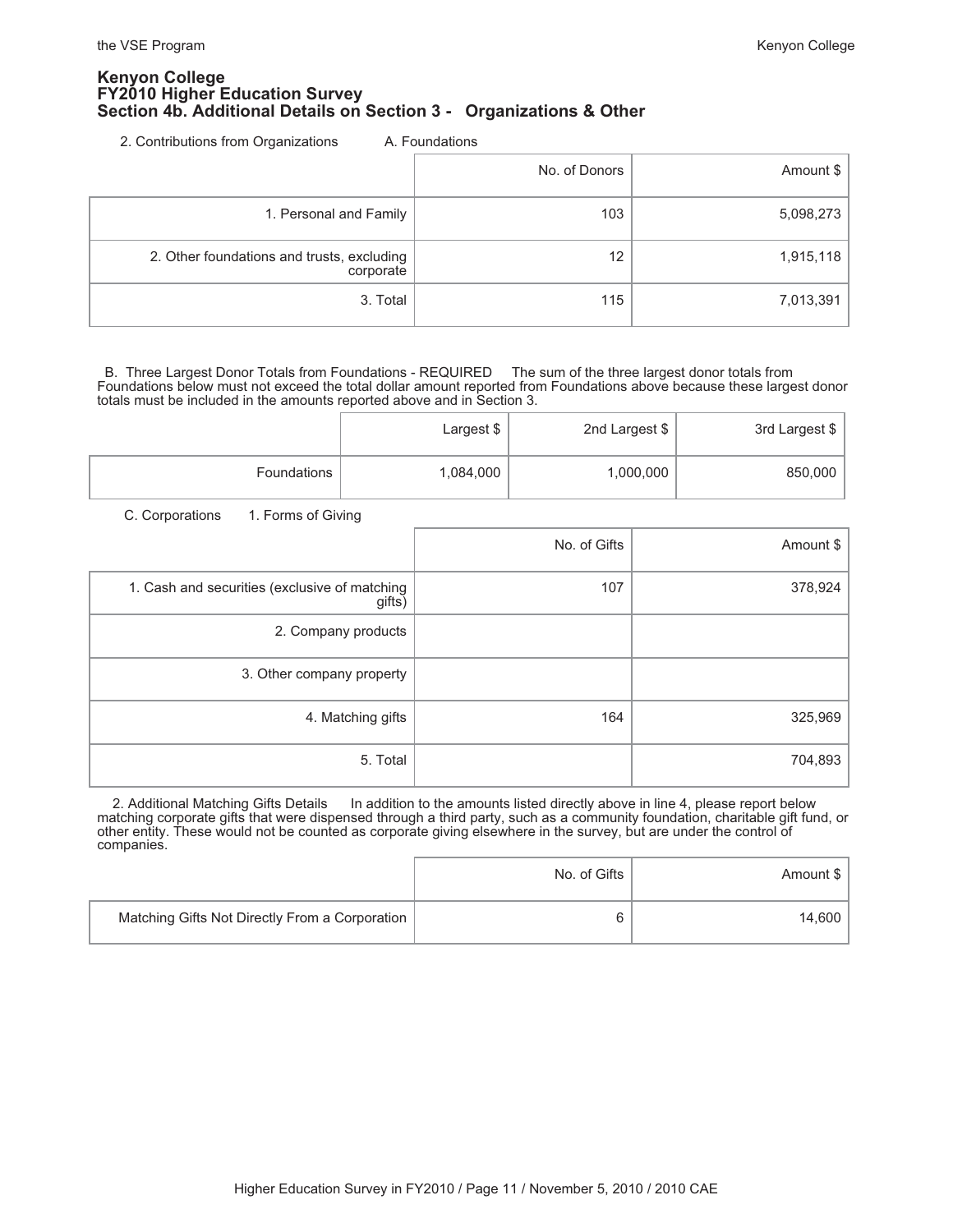D. Three Largest Donor Totals from Corporations - REQUIRED The sum of the three largest donor totals from Corporations below must not exceed the total dollar amount reported from Corporations you reported in Section 3.

|              | Largest \$ | 2nd Largest \$ | 3rd Largest \$ |
|--------------|------------|----------------|----------------|
| Corporations | 300,000    | 11,370         | 10,000         |

### 3. Other Fundraising Activity A. Purposes of Gifts to Endowment: Income Restricted (Include both outright and deferred gifts, and use the PRESENT value of deferred gifts.)

|                                       | Amount \$ |
|---------------------------------------|-----------|
| 1. Academic Divisions                 | 725,000   |
| 2. Faculty and Staff Compensation     | 278,372   |
| 3. Research                           | 10,000    |
| 4. Public Service and Extension       |           |
| 5. Library                            | 7,538     |
| 6. Operation and Maintenance of Plant |           |
| 7. Student Financial Aid              | 4,222,846 |
| 8. Athletics                          |           |
| 9. Other                              | 975,566   |
| 10. Total                             | 6,219,322 |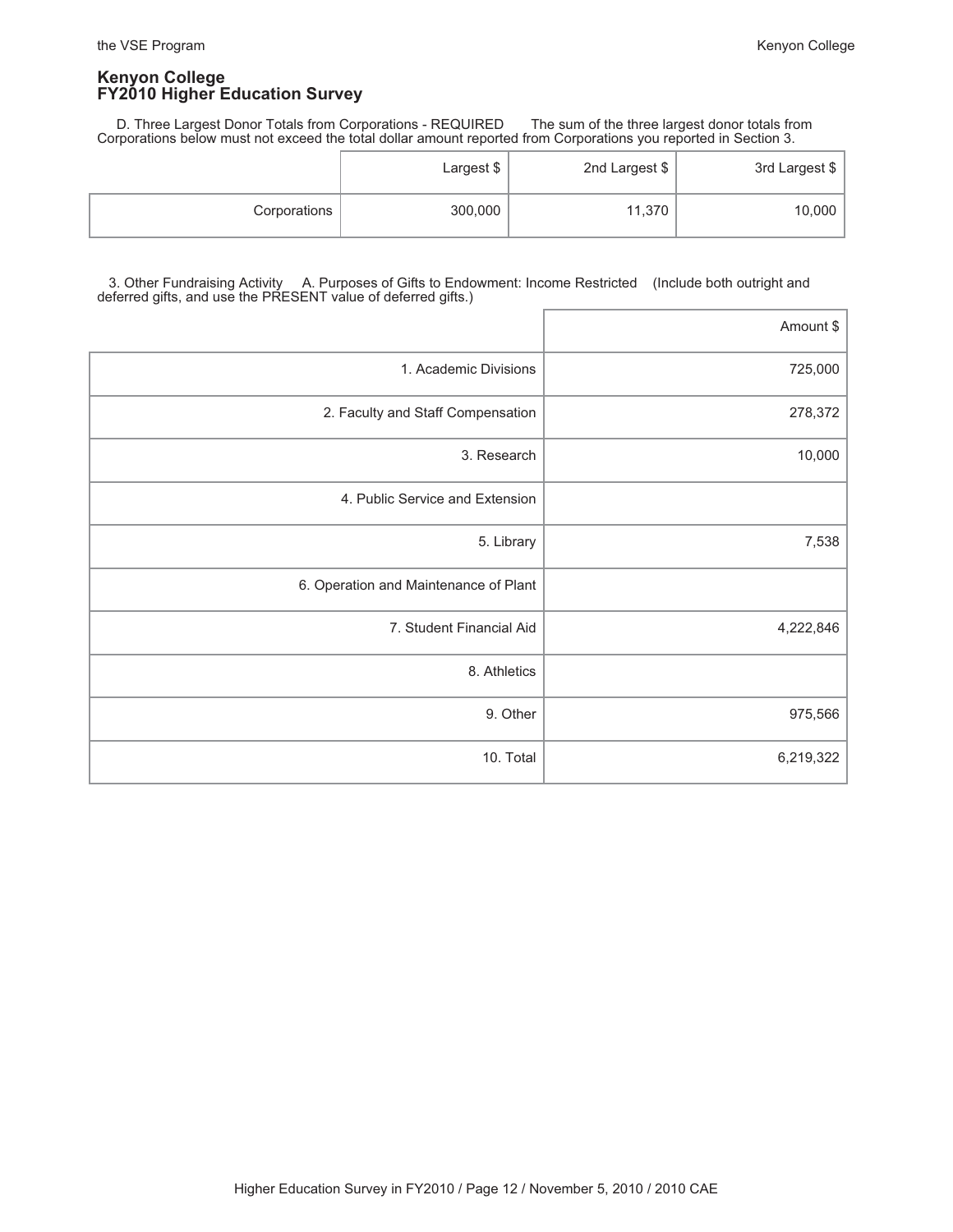Prior to FY2003, Gifts to Endowment, Income Restricted was calculated as the sum of Outright Gifts to Endowment, Income Restricted plus the FACE Value of Deferred Gifts (which are, by definition, gifts to endowment), with income restricted. The section below displays values that were entered before 2003. If you are viewing a survey from 1998-2002, you will see values in this section if the institution replied to the question. Otherwise, it will appear empty.

|                                       | Amount \$ |
|---------------------------------------|-----------|
| 1. Academic Divisions                 |           |
| 2. Faculty and Staff Compensation     |           |
| 3. Research                           |           |
| 4. Public Service and Extension       |           |
| 5. Library                            |           |
| 6. Operation and Maintenance of Plant |           |
| 7. Student Financial Aid              |           |
| 8. Athletics                          |           |
| 9. Other                              |           |
| 10. Total                             |           |

B. Support of Intercollegiate (Extramural) Athletics ONLY Note that the total you report here is not comparable to other Athletics Giving Totals in the VSE Survey. In Section 3A, you report Current Operations Restricted Giving to Athletics for both Intramural and Extramural combined. Here you report only Extramural. Here should also include Extramural Gifts to Endowment, Income Restricted to Athletics that you include in Section 3.B (outright) and 3.C (deferred). For the year 2003 and forward, report the deferred giving restricted to Extramural Athletics at the present value, not the face value.

|                                     | No. of Donors | Amount \$ |
|-------------------------------------|---------------|-----------|
| 1. Restricted to current operations | 82            | 44,270    |
| 2. Restricted to capital purposes   |               |           |
| 3. Total                            | 82            | 44,270    |